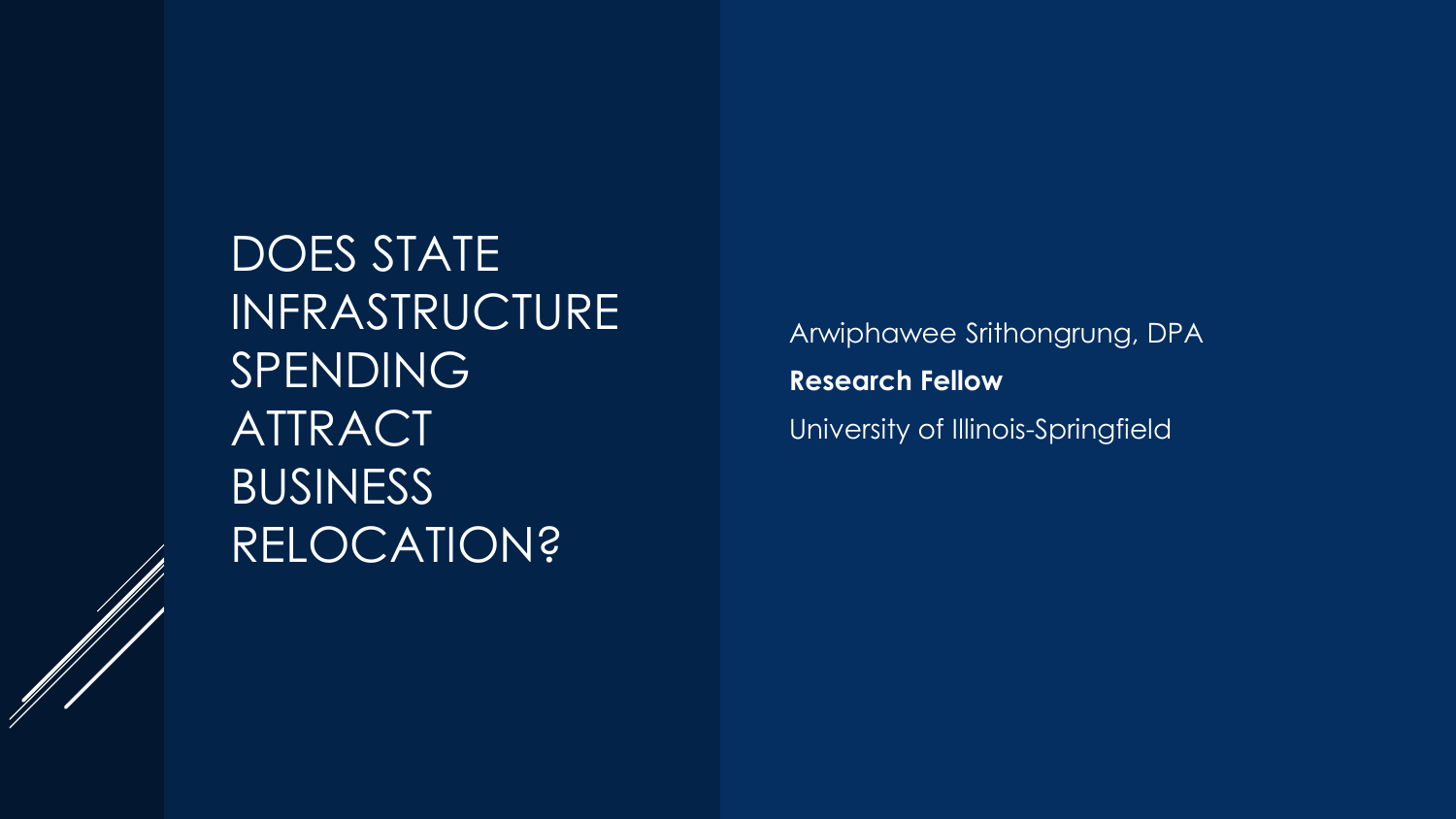Growth and state-local infrastructure spending

### Growth and types of public infrastructure

#### Roles of economic bases

Is there any effect of state-local capital spending on business establishments by infrastructure type and industry classification?

# RESEARCH GAPS & QUESTIONS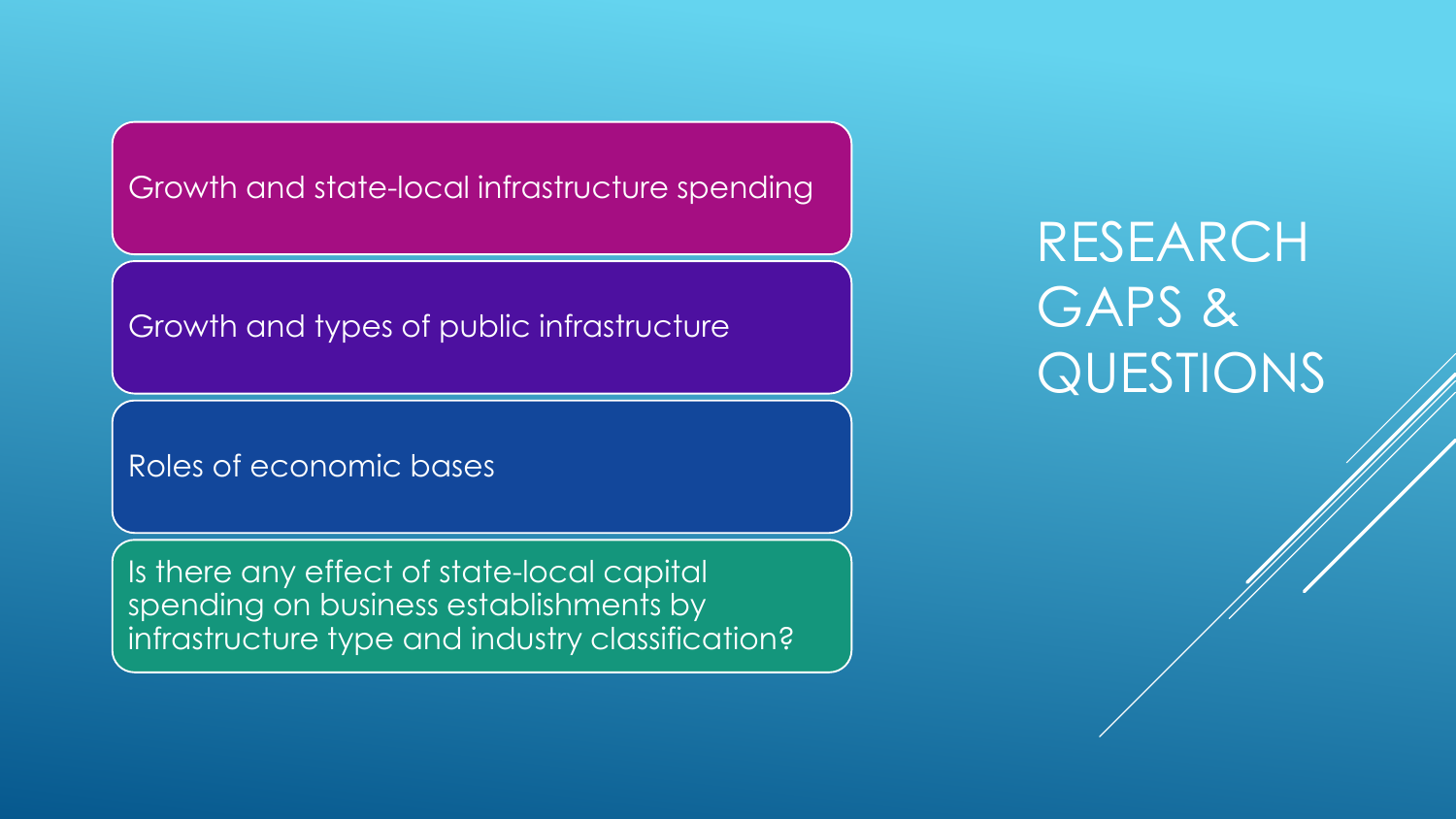Srithongrung (2008), Gemmell & Kneller(2013), Srithongrung & Kriz (2014): Impacts of state-local capital spending on local output and income growth

> Bayraktar & Dodson (2015): impacts of capital sending by economic situation

> > Holmgren & Merkel (2017): impacts of capital spending by infrastructure type

## LITERATURE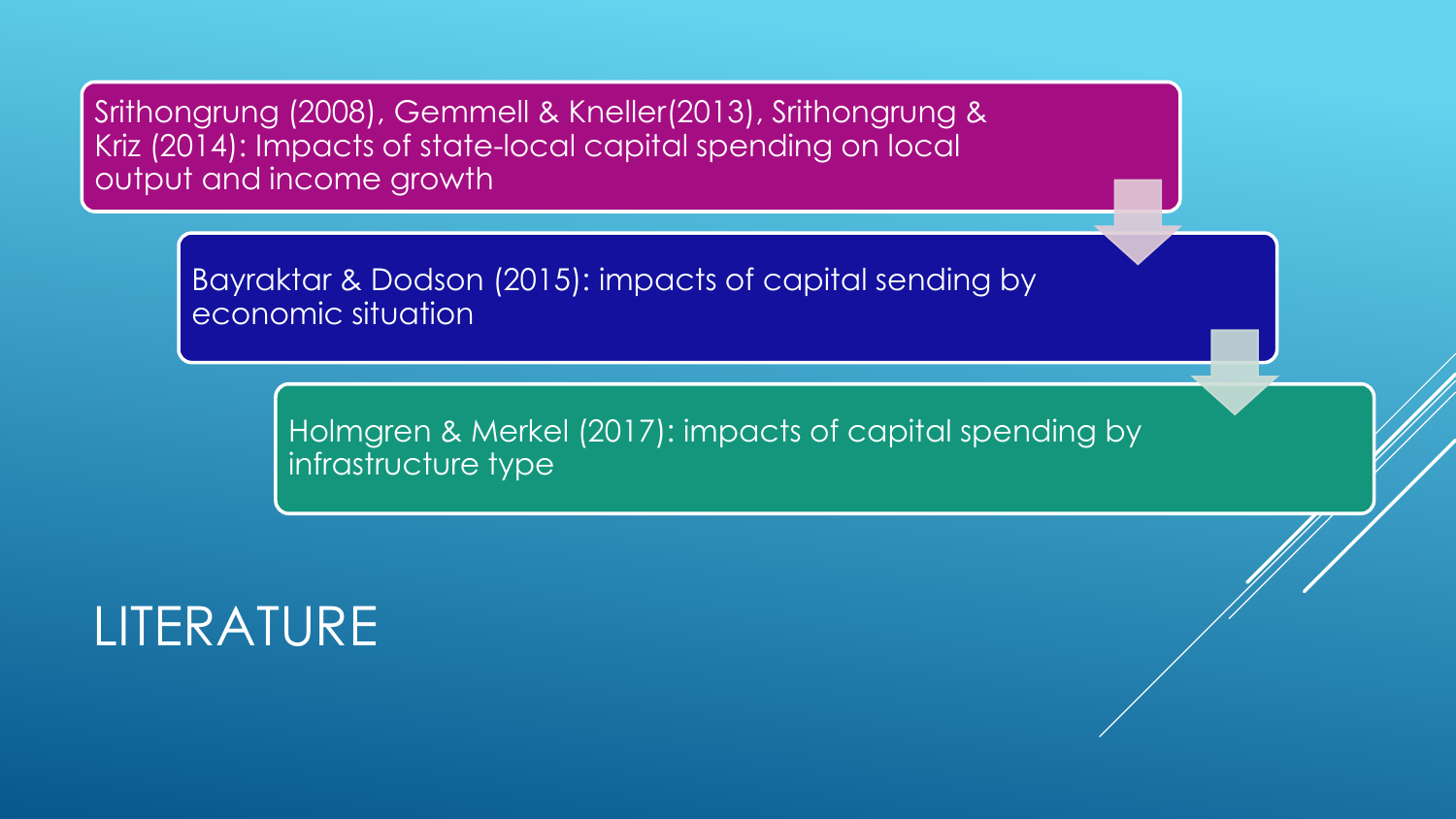### Holl (2004): Firm birth modeling

- **Profit: Transportation VS business agglomeration**
- **Labor market quality**

$$
Est_{i,t}
$$
  
=  $a + b_1$ lnpop<sub>i,t</sub> +  $b_2$ lnhwy<sub>i,t</sub> +  $b_3$ lnex<sub>i,t</sub> +  $b_4$ bach<sub>i,t</sub> +  $b_5$ Intotwage<sub>i,t</sub>  
+ +  $b_6$ lnedcap<sub>i,t</sub> +  $b_7$ lntrancap<sub>i,t</sub> + +  $b_8$ lnenvicap<sub>i,t</sub> +  $b_9$ lnutilcap<sub>i,t</sub>  
+  $b_{10}$ herfin<sub>i,t</sub> +  $\sum_{j=1}^{16} b_{11} LQ_{i,t} + \sum_{k=1}^{49} b_{12}S_t + \sum_{t=2004}^{2016} b_{13}T_i + e_{i,t}$ 

## MODEL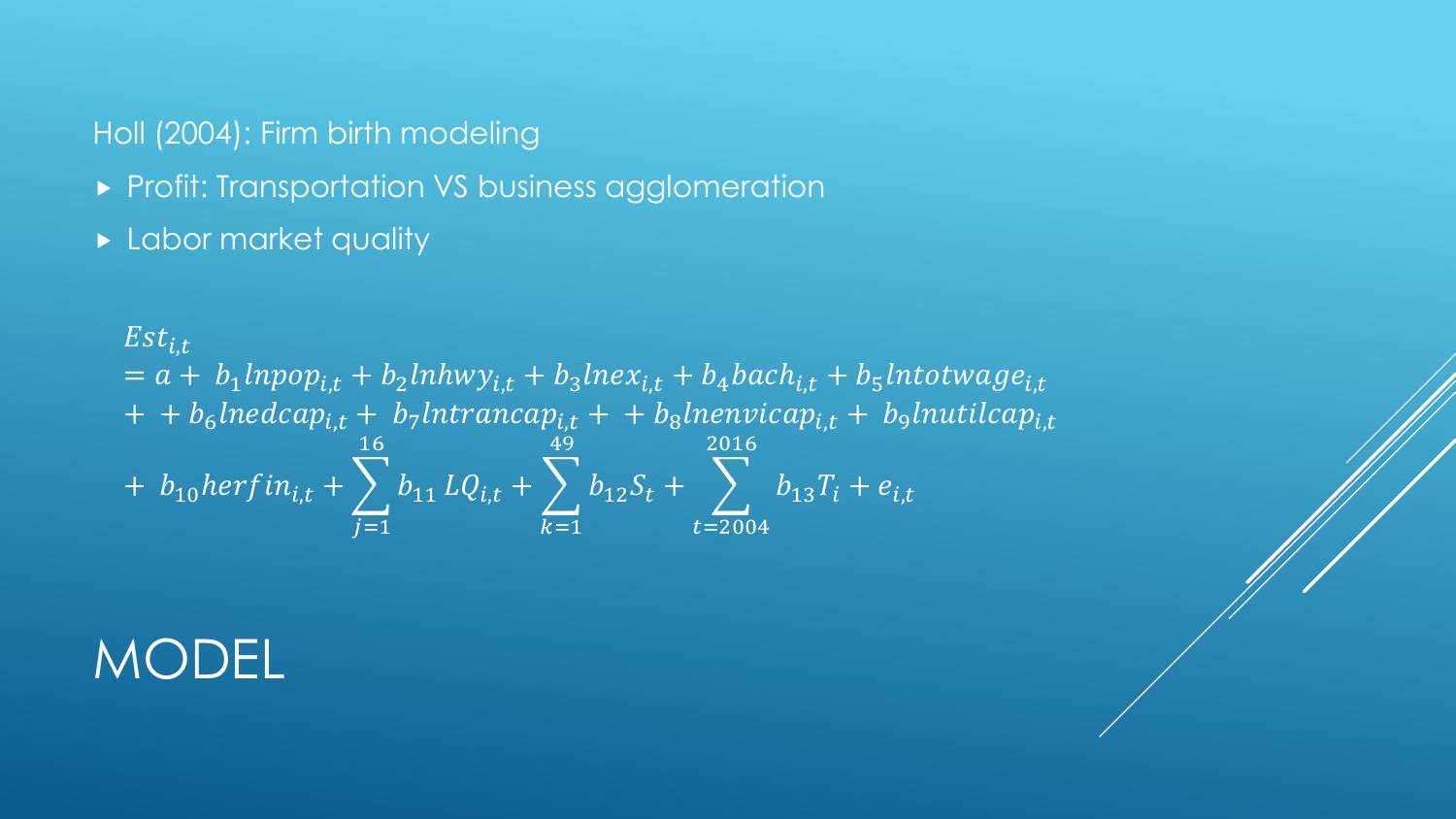|                                                            |                        | <b>Average</b> | Std.<br><b>Deviati</b><br>on | Min.           | Max.       | Obs. |
|------------------------------------------------------------|------------------------|----------------|------------------------------|----------------|------------|------|
| Population                                                 | $lnpop_{i,t}$          | 3,920,000      | 680,880                      | 509,106        | 6,159,770  | 650  |
| Highway mileage                                            | $lnhwy$ <sub>i.t</sub> | 81,423         | 53,559                       | 4,318          | 313,656    | 650  |
| Export value (\$ Million, 1985 Value)                      | $lnex_{i,t}$           | 111            | 166                          | $\overline{2}$ | 1220       | 650  |
| Ratio of Bachelor Degree Population                        | $bach_{i.t}$           | .19            | .03                          | .11            | .27        | 650  |
| Total wage (\$ Thousand, 1985 value)                       | $Intot wage_{i.t}$     | 6,010,000      | 7,190,000                    | 4,496,389      | 46,300,000 | 650  |
| State and local edu. capital spending (\$ Thousand, 1985)  | $Inedcap_{i,t}$        | 777,714        | 1,030,23<br>$\overline{2}$   | 14,842         | 7,020,294  | 650  |
| State and local tran. capital spending (\$ Thousand, 1985) | $Intrancap_{i,t}$      | 765,062        | 789,355                      | 44,938         | 4,904,416  | 650  |
| State and local envi. capital spending (\$ Thousand, 1985) | $lnenvicap_{i.t}$      | 306,789        | 424,355                      | 1,897          | 2,922,165  | 650  |
| State and local util. capital spending (\$ Thousand, 1985) | $l$ nutilca $p_{i,t}$  | 389,108        | 743,969                      | $\overline{O}$ | 5,456,024  | 650  |
| Herfindahl index for economic diversity                    | $herfin_{i,t}$         | 544            | 1,133                        | $\overline{7}$ | 8,911      | 650  |

## SUMMARY STATISTICS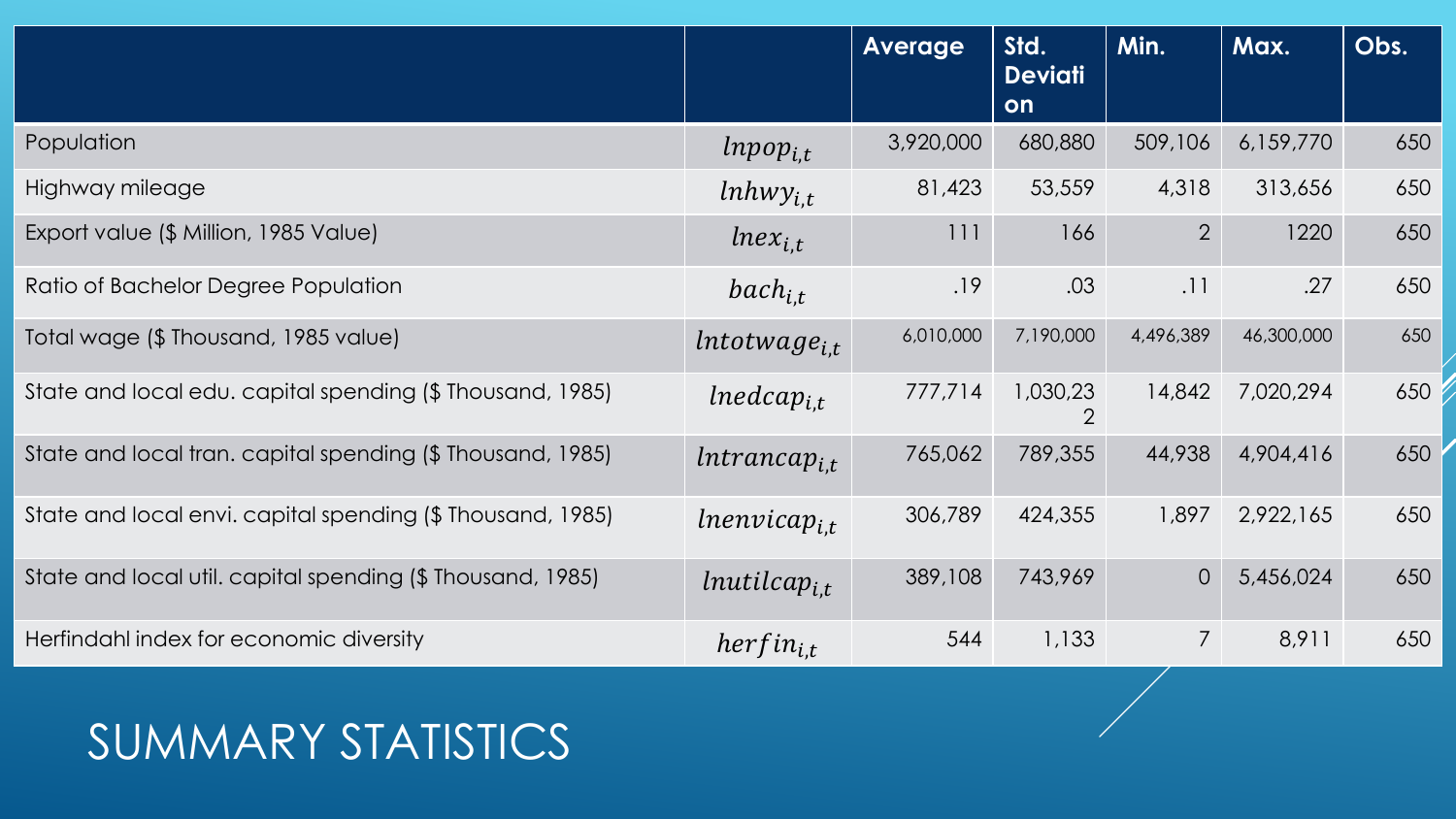#### PRILIMINARY RESULTS: TWO-WAY FIXED EFFECTS WITH ADJUSTED AUTOCORRELATION

| Independent var.: log establisment in industry | Inpopl  | Inhwyl   | Inexport | bachelor | Intotalwa<br>ge |          | InedcaplIntrancapl | Inenvical | Inutilcapl | herfinl  | LQ       | Adj. R <sup>^2</sup> |
|------------------------------------------------|---------|----------|----------|----------|-----------------|----------|--------------------|-----------|------------|----------|----------|----------------------|
| 21: MINING, OIL & GAS EXTRACTION               | $-0.46$ | 0.05     | 0.08     | $-2.06$  | 0.84            | $-0.001$ | $-0.03$            | 0.01      | $-0.007$   | $-25.47$ | 21,55    | 0.82                 |
| 22: UTILITIES                                  | 0.55    | $-0.08$  | 0.01     | 0.97     | $-0.09$         | $-0.04$  | 0.016              | 0.003     | 0.004      | $-1.32$  | 61       | 0.89                 |
| <b>23: CONSTRUCTION</b>                        | $-0.44$ | $-0.7$   | $-0.005$ | $-0.76$  | 0.93            | 0.03     | $-0.001$           | 0.003     | $-0.003$   | 1.72     | none     | 0.85                 |
| 31-33: MANUFACTURING                           | 0.27    | $-0.09$  | 0.03     | $-0.72$  | 0.285           | 0.02     | $-0.01$            |           | $-0.004$   | 0.87     | 4445     | 0.96                 |
| 42: WHOLESALE TRADE                            | 0.46    | $-0.05$  | 0.009    | $-0.49$  | 0.13            | 0.006    | 0.002              | $-0.004$  |            | $-0.046$ | none     | 0.95                 |
| 44-45: RETAIL TRADE                            | 0.5     | $-0.06$  | 0.01     | $-0.55$  | 0.14            | 0.008    | $-0.002$           | 0.001     | $-0.002$   | 2.96     | 62       | 0.97                 |
| 48-49: TRANSP. & WAREHOUSE.                    | $-0.22$ | $-0.04$  | 0.01     | $-0.24$  | $-0.67$         |          | 0.0004             | 0.002     | $-0.001$   | 1.75     | 54       | 0.97                 |
| 51: INFORMATION                                | 0.27    | $-0.14$  | 0.009    | $-0.087$ | 0.27            | 0.01     | $-0.03$            | 0.003     | $-0.003$   | 4.27     | 61       | 0.95                 |
| <b>52: FINANCE AND INSURANCE</b>               | 0.34    | $-0.09$  | 0.003    | $-0.8$   | 0.26            | 0.02     | $-0.008$           | $-0.001$  | $-0.004$   | 1.067    | 4445     | 0.97                 |
| 53: REAL ESTATE, RENTAL AND LEASING            | $-0.15$ | $-0.21$  | $-0.02$  | $-0.41$  | 0.74            | 0.012    | $-0.014$           |           | $-0.002$   | 8.89     | none     | 0.97                 |
| 54: PROFESSIONAL, SCIENTIFIC, TECH. SERVICES   | 0.47    | $-0.186$ |          | $-0.135$ | 0.234           | 0.002    | 0.007              | 0.002     | $-0.001$   | 2.09     | none     | 0.99                 |
| 55: MGNT OF COMPANIES/ENTERPRISES              | 0.47    | $-0.37$  | 0.02     | 0.61     | 0.22            | 0.011    | $-0.013$           | $-0.001$  | $-0.002$   | $-2.9$   | none     | 0.88                 |
| <b>56: ADMIN. SUPPORT SERVICES</b>             | 0.46    | $-0.3$   | 0.01     | 0.24     | 0.28            | n        | $-0.001$           | $-0.001$  | 0.002      | 0.89     | 56       | 0.99                 |
| <b>61: EDUCATIONAL SERVICES</b>                | 0.53    | $-0.3$   | 0.014    | 1.19     | 0.131           | $-0.008$ | $-0.002$           | $-0.007$  | 0.005      | 4.15     | 51       | 0.96                 |
| 62: HEALTH CARE, SOCIAL ASSISTANCE             | 0.61    | $-0.15$  | $-0.002$ | 0.25     | 0.1             | 0.001    | $-0.007$           | $-0.002$  | $-0.0002$  | 3.67     | 23, 4849 | 0.98                 |
| 71: ARTS, ENTERTAINMENT, RECREATION            | 0.32    | $-0.14$  | $-0.12$  | 0.45     | 0.22            | 0.001    | $-0.008$           | 0.002     | $-0.0007$  | 6.42     | 21, 23   | 0.98                 |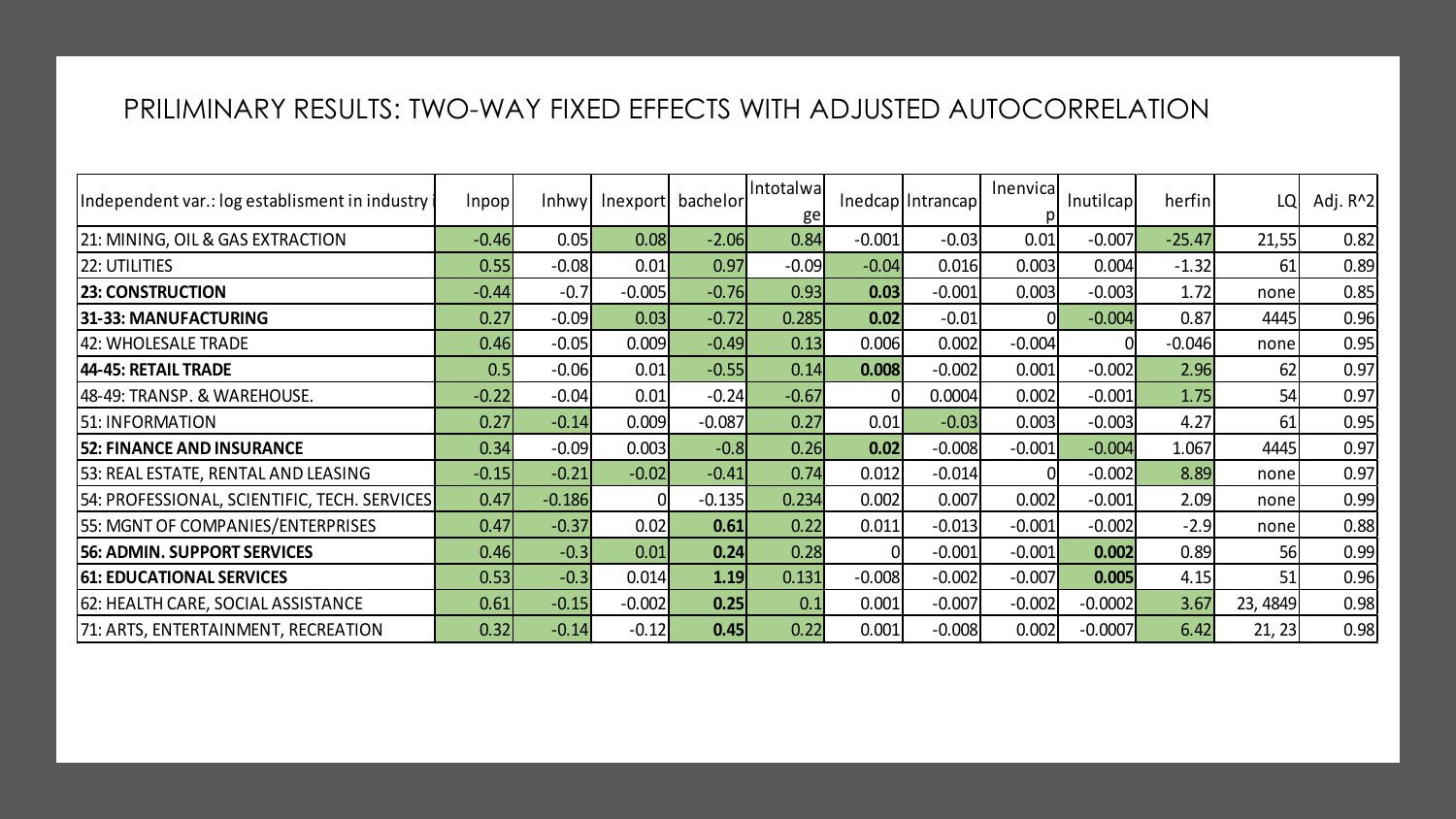## DISCUSSION

- State-local government spending on **educational projects** attracts new firms in **construction**, **manufacturing**, **retails** and **finance** and **insurance.**
- State-local government spending on **utility projects** attracts new firms in **administrative support** and **educational services.**
- **Dispersion industry:** Mining industry transportation cost is important; this is proved by significant and negative coefficient of Herfindahl index and significant and positive coefficient of highway stocks.
- **Agglomeration industries**: Real estate, healthcare and art & entertainment (highways stock coefficient is negative and significant while Herfindahl index coefficient is positive and significant).
- **Human capital industries**: the coefficients of the bachelor's degree variables are significant and positive in the following equations: Management, Administrative Support, Education Services, Healthcare, and Arts and Entertainment.